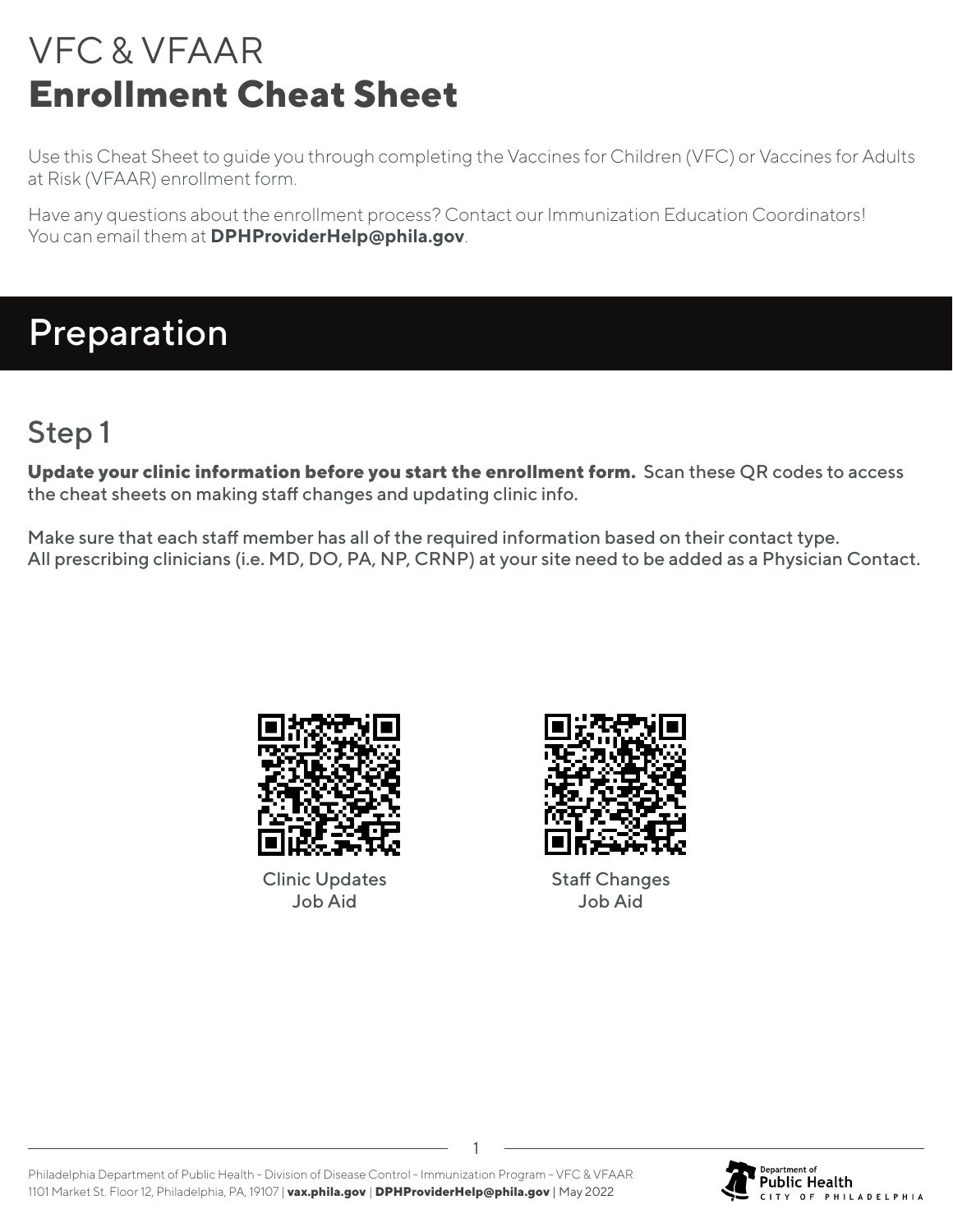# Complete the Enrollment Form

## Step 2

Reach out to the appropriate staff or department to get the patient population for your site. You'll need this information to complete your enrollment form.

VFC providers will need counts for children <1, 1- 6 and 7-18 for each of these categories for the last 12 months:

- American Indian or Alaska Native
- Does not have health insurance
- Is enrolled in Medicaid
- Is underinsured (Federally Qualified Health Centers (FQHCs) only
- Not VFC eligible (has Private or CHIP health insurance)

VFAAR providers will need counts of uninsured and insured adults in the following age categories for the last 12 months:

- $-19 26$
- $-27-49$
- $-50 64$
- 65 and older

Have questions about how to get this information? Email us at DPHProviderHelp@Phila.gov.

### Step 3

To open the enrollment form, click on **Clinic Tools** then **Enrollments** on the left hand side menu. On the screen that opens, click on **Add Enrollment** on the right hand side and select either VFC or VFAAR.

#### **Sites that are both VFC and VFAAR will need to submit enrollments for both programs.**



### $TIP + and -$

Click on the "+" symbol to expand the enrollment form sections. Once finished with a section, you can close the section by clicking on the "-" symbol. During enrollment, you will need to expand each section and verify the information within.

| A Checklist                         |  |
|-------------------------------------|--|
| A Assets                            |  |
| A Required Staff And Staff Training |  |
| <b>O</b> Delivery Hours             |  |



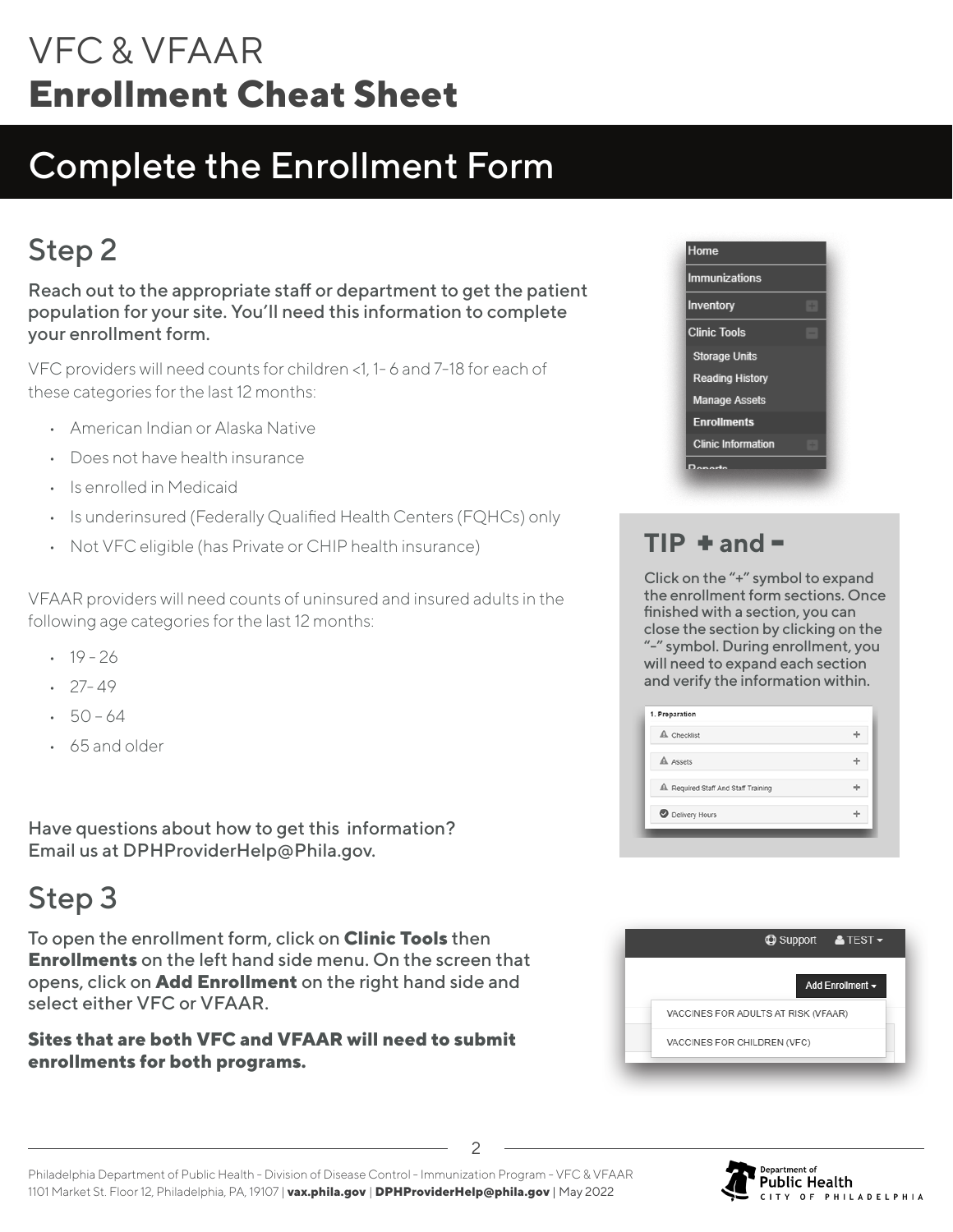### Step 4

Move through each section of the enrollment form, outlined here:

#### **Part 1: Preparation**

- Checklist
- Required Staff & Staff Training
- Delivery Hours

#### **Part 2: Required Forms**

- **• Provider/Clinic Profile**
	- Review Facility/Clinic Info**\***
	- Vaccines Offered (VFC only) (Step 5)
	- Provider/Clinic Population (Step 6)
	- Source of Data

#### **• Provider/Clinic Agreement**

- Review Facility/Clinic Info**\***
- Review Medical Director**\***
- Review Vaccine Coordinators**\***
- Prescribing Staff Members (Step 7)
- Primary Agreement (Step 8)

**TIP - SAVE OFTEN**

The system will NOT automatically save your work. Save often as you work through your enrollment. Always save before clicking on any links that take you to a different page or website.

| Cancel | Print | <b>Save Progress</b> |  |
|--------|-------|----------------------|--|
|        |       |                      |  |
|        |       |                      |  |
|        |       |                      |  |
|        |       |                      |  |

**\***For the sections marked with an asterisk, click on the blue links to edit the information as you move through the form. (Be sure to save before clicking on the links found throughout the enrollment form). Confirm that the information is right by checking the box as pictured.

| <b>TIP - GREEN CHECKS</b>                                                                                                                                        |
|------------------------------------------------------------------------------------------------------------------------------------------------------------------|
| Your enrollment form is complete and finished once all the<br>sections have green checks.                                                                        |
| Information not correct?<br>Click here to update your clinic profile information. Edit Clinic Info<br>I confirm that the Facility/Clinic Information is correct. |
|                                                                                                                                                                  |



Philadelphia Department of Public Health - Division of Disease Control - Immunization Program - VFC & VFAAR 1101 Market St. Floor 12, Philadelphia, PA, 19107 | **vax.phila.gov** | **DPHProviderHelp@phila.gov** | May 2022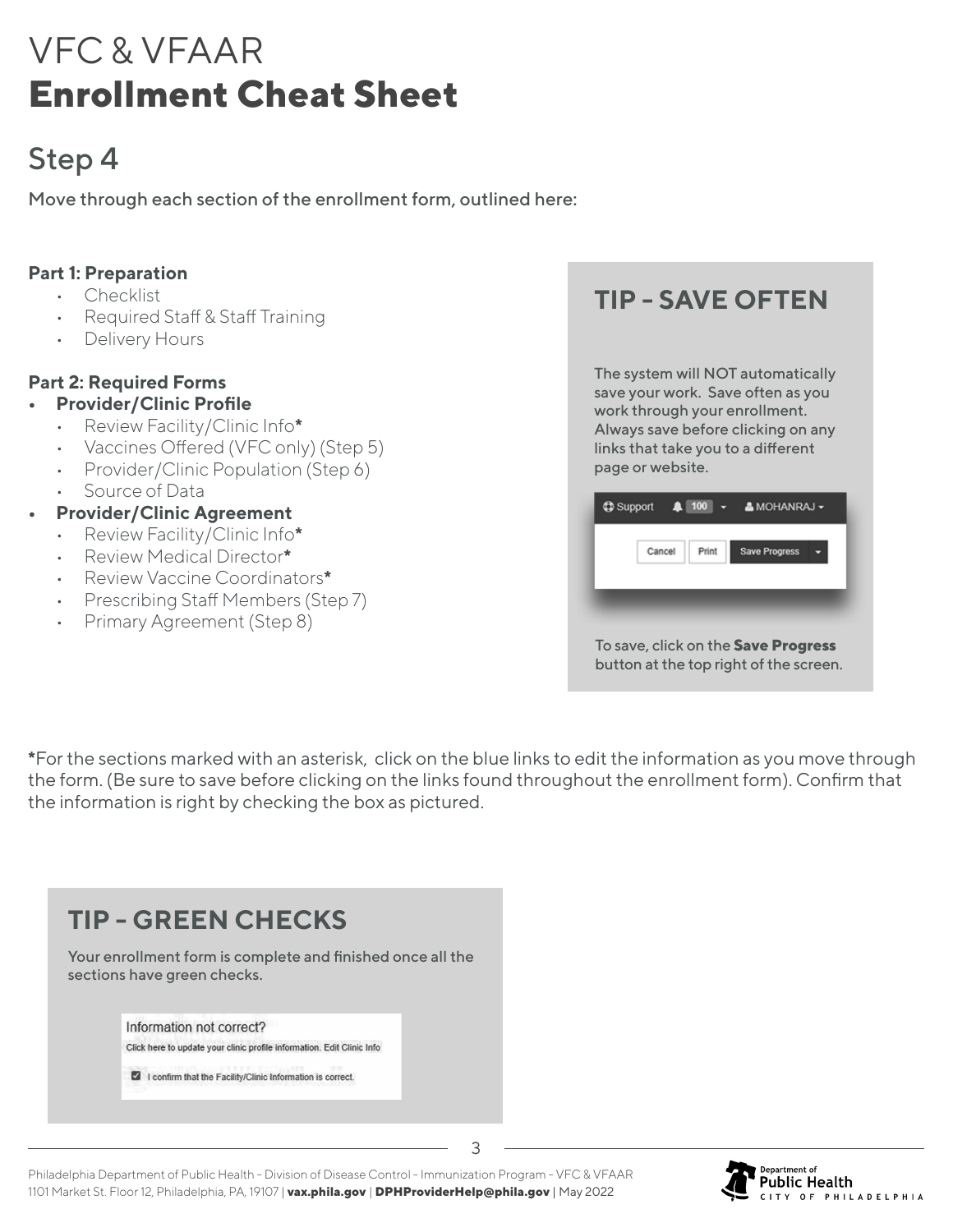## Step 5

**VFC providers only.** (VFAAR providers can move to Step 6): In section 2 you'll need to indicate the vaccines you offer.

Select '**All ACIP Recommended Vaccines for children 0 through 18 years of age'** if you see pediatric patients of all ages.

Select **'Offers Select Vaccines'** if you see a specific age group within the general population of children ages 0-18 (e.g., 5 - 18 years olds) or a defined population due to the practice specialty (e.g., OB/GYN; STD clinic; family planning). Indicate the specific vaccines that you will have on hand for VFC eligible patients.

| Patients                                                                                                                                                     | VACCINES FOR CHILDREN (VFC) 2020 @ 1 |                                                                                                                                                                                                                                                                                                                                                                                                                                                                 | Print<br>Cancel<br>Save Progress |
|--------------------------------------------------------------------------------------------------------------------------------------------------------------|--------------------------------------|-----------------------------------------------------------------------------------------------------------------------------------------------------------------------------------------------------------------------------------------------------------------------------------------------------------------------------------------------------------------------------------------------------------------------------------------------------------------|----------------------------------|
| Immunizations                                                                                                                                                | Status: Not Submitted                |                                                                                                                                                                                                                                                                                                                                                                                                                                                                 |                                  |
|                                                                                                                                                              |                                      |                                                                                                                                                                                                                                                                                                                                                                                                                                                                 |                                  |
| <b>IZ Quick Add</b>                                                                                                                                          | Delivery Hours                       |                                                                                                                                                                                                                                                                                                                                                                                                                                                                 |                                  |
| Inventory                                                                                                                                                    |                                      |                                                                                                                                                                                                                                                                                                                                                                                                                                                                 |                                  |
| <b>Clinic Tools</b>                                                                                                                                          | 2. Required Forms                    |                                                                                                                                                                                                                                                                                                                                                                                                                                                                 |                                  |
| <b>Storage Units</b>                                                                                                                                         |                                      |                                                                                                                                                                                                                                                                                                                                                                                                                                                                 |                                  |
| <b>Reading History</b>                                                                                                                                       | A Provider / Clinic Profile          |                                                                                                                                                                                                                                                                                                                                                                                                                                                                 |                                  |
| <b>Enrollments</b>                                                                                                                                           |                                      |                                                                                                                                                                                                                                                                                                                                                                                                                                                                 |                                  |
| Manage Assets                                                                                                                                                | A Review Facility/Clinic Information |                                                                                                                                                                                                                                                                                                                                                                                                                                                                 |                                  |
| <b>Clinic Information</b>                                                                                                                                    |                                      |                                                                                                                                                                                                                                                                                                                                                                                                                                                                 |                                  |
| Program Tools                                                                                                                                                | A Vaccines Offered                   |                                                                                                                                                                                                                                                                                                                                                                                                                                                                 |                                  |
|                                                                                                                                                              |                                      |                                                                                                                                                                                                                                                                                                                                                                                                                                                                 |                                  |
|                                                                                                                                                              |                                      |                                                                                                                                                                                                                                                                                                                                                                                                                                                                 |                                  |
|                                                                                                                                                              |                                      | All ACIP Recommended Vaccines for children 0 through 18 years of age. (8) Offers Select Vaccines (This option is only available for facilities designated as Specialty Providers by the VFC Program)                                                                                                                                                                                                                                                            |                                  |
|                                                                                                                                                              |                                      | A "Specialty Provider" is defined as a provider that only serves (1) a defined population due to the practice specialty (e.g., OB/GYN; STD clinic; family planning) or (2) a specific age group within the general population<br>specialty providers. The VFC Program has the authority to designate VFC providers as specialty providers. At the discretion of the VFC Program, enrolled providers such as pharmacies and mass vaccinators may offer only infl |                                  |
|                                                                                                                                                              |                                      |                                                                                                                                                                                                                                                                                                                                                                                                                                                                 |                                  |
|                                                                                                                                                              | $D$ $D$ TaP<br>Hepatitis B           | Hepatitis A<br>$\Box$ HIB                                                                                                                                                                                                                                                                                                                                                                                                                                       |                                  |
|                                                                                                                                                              | $P = HPV$                            | Influenza                                                                                                                                                                                                                                                                                                                                                                                                                                                       |                                  |
| Version 19.10.20191213                                                                                                                                       | Meningococcal Conjugate              | <b>MMR</b>                                                                                                                                                                                                                                                                                                                                                                                                                                                      |                                  |
|                                                                                                                                                              | Pneumococcal Conjugate               | Pneumococcal Polysaccharide                                                                                                                                                                                                                                                                                                                                                                                                                                     |                                  |
| Reports<br>Outreach<br><b>VTrckS</b> Interface<br><b>Administration</b><br>Copyright @ 2001-2020<br>Envision Technology Partners Inc.<br>Third Party Notices | Polio                                | Rotavirus                                                                                                                                                                                                                                                                                                                                                                                                                                                       |                                  |
|                                                                                                                                                              | T <sub>D</sub>                       | Tdap                                                                                                                                                                                                                                                                                                                                                                                                                                                            |                                  |
|                                                                                                                                                              | Varicella                            | Other, specify                                                                                                                                                                                                                                                                                                                                                                                                                                                  |                                  |
|                                                                                                                                                              |                                      |                                                                                                                                                                                                                                                                                                                                                                                                                                                                 | Close Section                    |
|                                                                                                                                                              |                                      |                                                                                                                                                                                                                                                                                                                                                                                                                                                                 |                                  |
|                                                                                                                                                              |                                      |                                                                                                                                                                                                                                                                                                                                                                                                                                                                 |                                  |

### Step 6

Under **Provider/Clinic Populations** provide the patient population counts for the indicated age ranges and eligibility statuses for the last 12 months. Enter "0"s into the fields that you don't have qualifying patients. Indicate the source of the data provided.